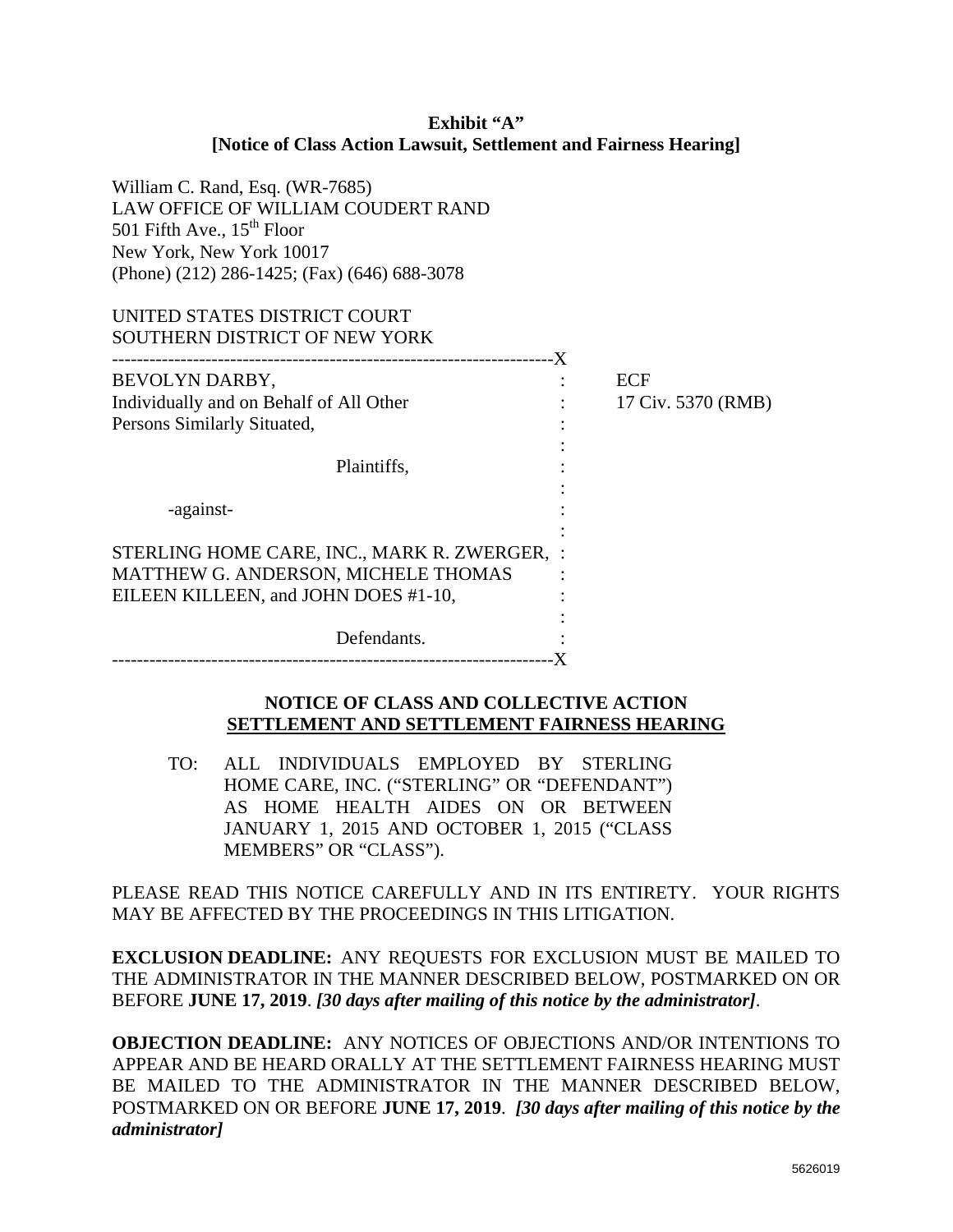# **I. PURPOSE OF THIS NOTICE**

This Notice is given pursuant to Federal Rule of Civil Procedure 23, the Fair Labor Standards Act, and an Order entered by the United States District Court for the Southern District of New York (the "Court"), dated April 19, 2019 (the "Preliminary Order"). The abovecaptioned action (the "Action" or "Lawsuit") is now pending before the Court as a class action, conditionally certified for purposes of settlement only. The Action seeks damages against STERLING for unpaid overtime and related remedies.

This Notice informs you of the pendency of the Action and the existence of a proposed settlement (the "Settlement") that will affect the rights of all Class Members.

You may be a Class Member. This Notice describes rights that Class Members have under the proposed Settlement and the steps Class Members must take in relation to the Action.

This Notice is not an expression of any opinion by the Court as to the merits of any claims or any defenses asserted by any party in the Action or the fairness or adequacy of the proposed Settlement.

# **II. SUMMARY OF PROPOSED SETTLEMENT**

# **A. Proposed Monetary Terms**

Pursuant to the Settlement, STERLING has agreed to pay a total of \$342,699.41 dollars (the "Total Settlement Amount") to fully and finally resolve the Action and to satisfy all claims of Class Members.

After deducting attorneys' fees and expenses of Class Counsel, and payments to the Named Plaintiff, the Administrator will distribute all remaining amounts (the "Net Settlement Fund") to Class Members based on the amount set forth below in the section entitled "Distribution and Allocation of Settlement Proceeds."

STERLING will pay the Net Settlement Fund to Class Members no later than 35 days after the Court issues an order granting final approval of the Settlement if no appeal is filed or if an appeal is filed within 5 days after the order denying the appeal.

# **B. Attorneys' Fees and Costs Sought**

"Plaintiffs' Counsel" or "Class Counsel" means the law firm of William Coudert Rand, 501 Fifth Ave.,  $15<sup>th</sup>$  Floor, New York, N.Y. 10017.

STERLING has agreed to pay Class Counsel's fees and expenses in the amount of (\$84,674.85).

# **C. Awards Sought for the Named Plaintiff**

STERLING has agreed to pay the Named Plaintiff in addition to her class claim settlement amount, the sum of \$1,000 as a service award and \$21,229.95 for her individual claims.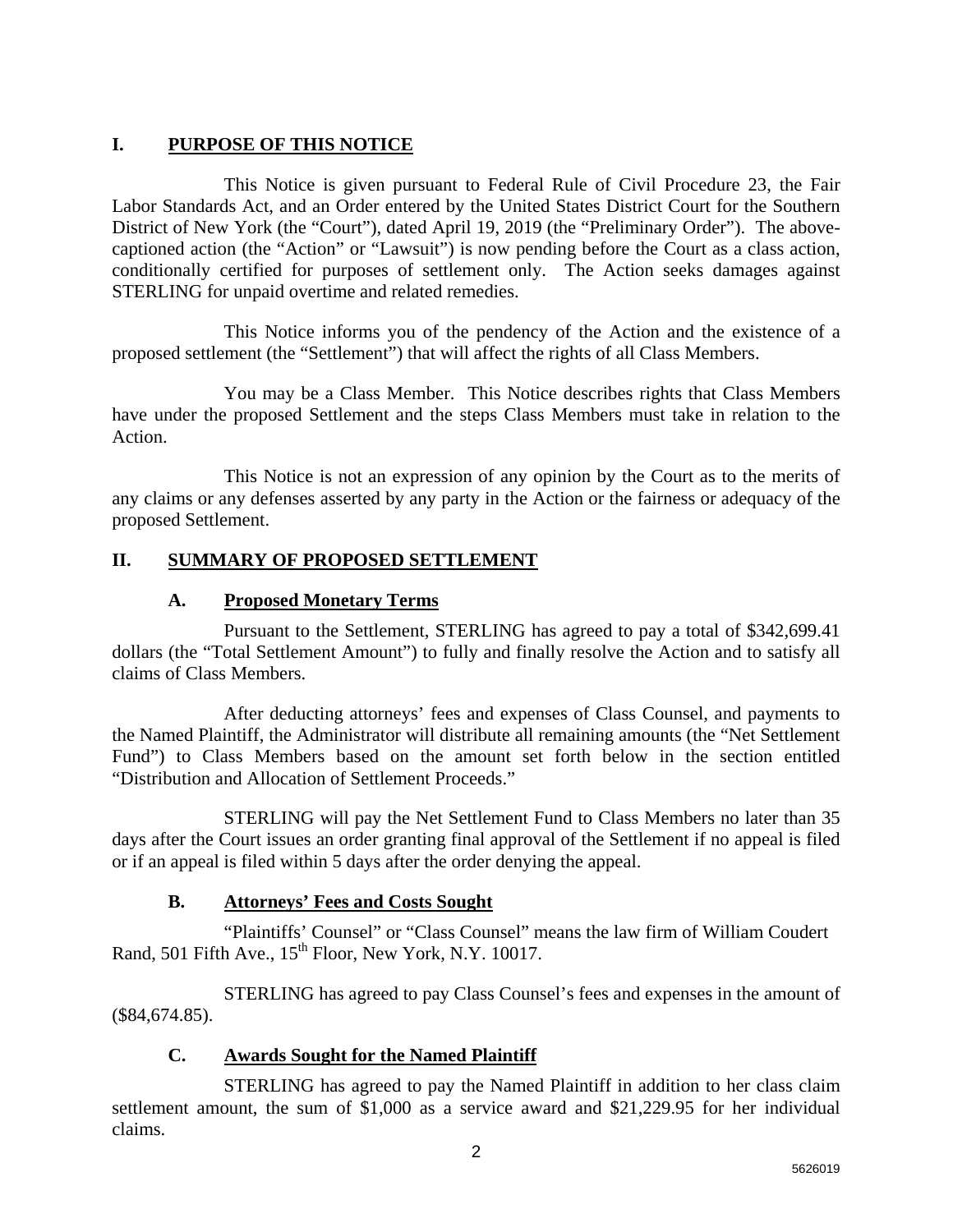#### **III. NOTICE OF SETTLEMENT FAIRNESS HEARING**

NOTICE IS HEREBY GIVEN, pursuant to Federal Rule of Civil Procedure 23 and the Preliminary Order, that a hearing will be held before the Honorable Richard M. Berman, in Courtroom 17B of the Daniel Patrick Moynihan U.S. Courthouse, 500 Pearl Street, New York, New York 10007-1312, at 9:30 a.m., September 3, 2019 (the "Settlement Fairness Hearing") to: (i) determine whether a class should be certified for settlement purposes; (ii) determine whether the Settlement Agreement dated January 10, 2019 (the "Settlement Agreement") should be approved by the Court as being fair, reasonable and adequate for the Class Members; (iii) consider the application of Plaintiffs' Counsel for an award of attorneys' fees and expenses, as agreed by STERLING; and (iv) consider Class Counsel's request for a service award to the Named Plaintiff for her participation as class representative for participating in this litigation.

The Court, in the Preliminary Order, has preliminarily certified, for settlement purposes only, a Class consisting of all individuals who were employed by STERLING as home health aides on or between January 1, 2015 and October 1, 2015 whose paystubs during the period showed more than 40 hours worked in a week.

# **IV. BACKGROUND OF THE ACTION**

On July 24, 2017, Named Plaintiff brought this lawsuit against STERLING and the Individual Defendants on behalf of herself and all others similarly situated ("Plaintiffs").

Specifically, Plaintiffs allege, among other things, that they are owed (a) overtime pay at the rate of one and one-half times their regular wage rate under the FLSA and the New York Labor Law ("NYLL") for work in excess of forty (40) hours per workweek on and after January 1, 2015, (b) wages for the 11 hours deducted from their 24-hour shifts for 3 hours of meal breaks and 8 hours of sleep, (c) spread of hours wages for hours worked a spread of more than 10 hours in a day, (d) minimum wages under the Wage Parity Act, and (e) statutory damages for violations of the notice provisions of the New York Wage Theft Prevention Act. Plaintiffs also sought liquidated damages, together with prejudgment interest and attorneys' fees and costs.

Defendant has denied any wrongdoing or liability and is vigorously contesting all claims that have been asserted.

#### **V. BACKGROUND TO THE SETTLEMENT**

Before entering into the Settlement, Plaintiffs' counsel conducted an investigation relating to the events and transactions underlying Plaintiffs' claims. Plaintiffs' Counsel's decision to enter into this Settlement was made with knowledge of the facts and circumstances underlying Plaintiffs' claims and the strengths and weaknesses of those claims. In determining to settle the Action, Plaintiffs' Counsel has analyzed the evidence adduced during pretrial proceedings and settlement negotiations, and has taken into account the substantial expense and length of time necessary to prosecute the litigation through class certification, trial, post-trial motions and likely appeals, taking into consideration the significant uncertainties in predicting the outcome of this complex litigation. The parties negotiated over the course of months to reach agreement on the terms of the Settlement. Plaintiffs' Counsel believes that the Settlement described herein confers substantial benefits upon the Class Members. Based upon consideration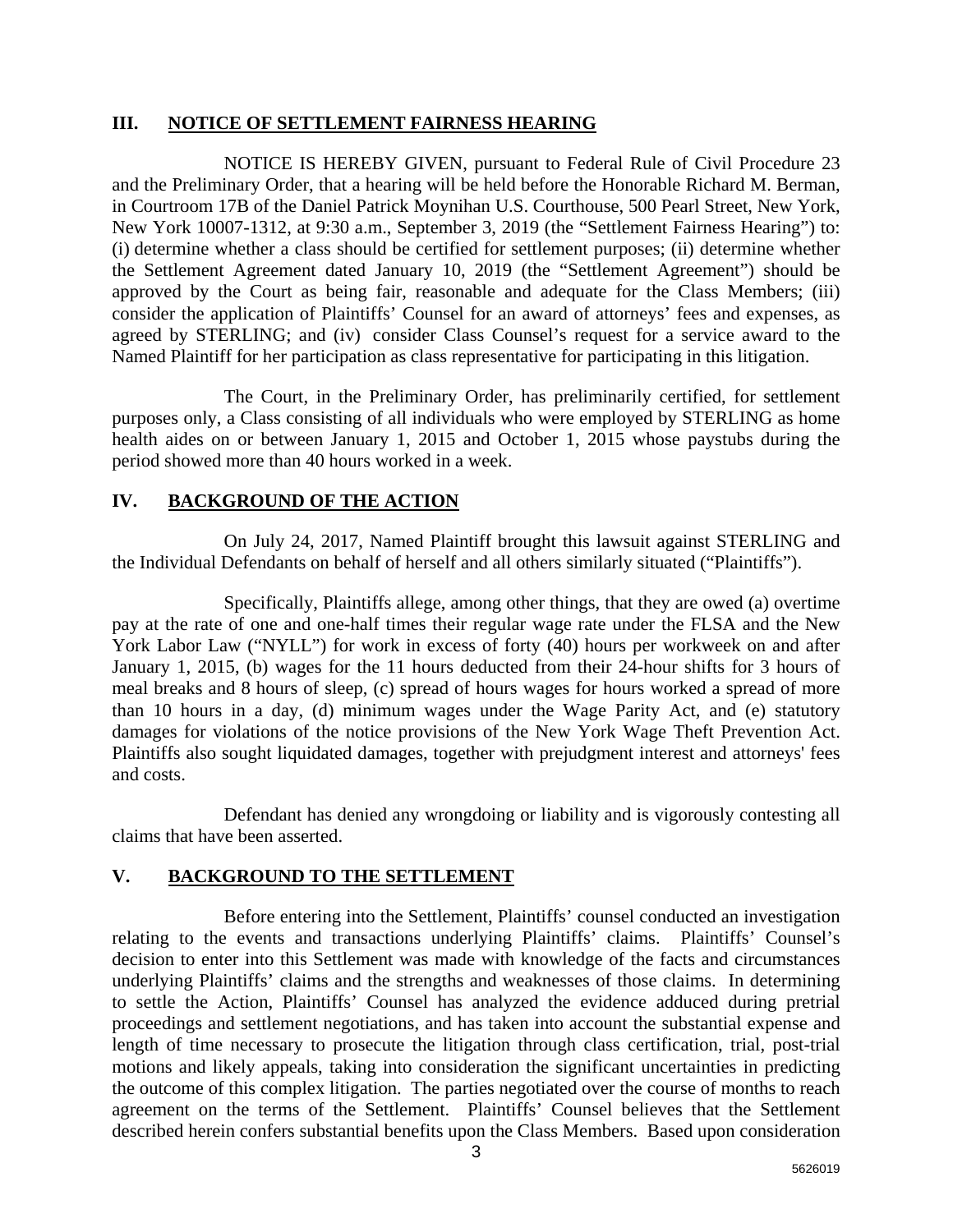of these factors, and others, Plaintiffs' Counsel has concluded that it is in the best interest of Plaintiffs, and the Class Members, to settle the Action on the terms described herein, and that such Settlement is fair, reasonable and adequate to the Class.

Plaintiffs' Counsel believes that if the Action were not settled, and the Action proceeded to trial, and the individual Named Plaintiff and the Class Members prevailed on every claim and contention asserted, the recovery by judgment could be greater than the recovery under the Settlement. However, Plaintiffs' Counsel considered that there was a substantial risk that, if the Action proceeded, Plaintiffs and the Class Members might not have prevailed on any or all of their claims. Plaintiffs' Counsel also considered the likelihood that STERLING would appeal any adverse rulings, which would, at a minimum, substantially delay any recovery and present a risk that such rulings would be reversed in STERLING's favor. Finally, Plaintiffs' Counsel considered the risk that STERLING might file for bankruptcy if Plaintiffs were able to successfully obtain a large judgment after trial.

STERLING denies all allegations of wrongdoing or liability whatsoever. It desires to settle and terminate all existing or potential claims against it which were, or could have been, asserted in the Action, without in any way acknowledging any fault or liability, in order to eliminate the expense and uncertainty of protracted litigation. The Settlement is not, and shall not, be construed or be deemed to be, evidence or an admission or a concession on the part of STERLING of any fault or liability or damages whatsoever, and STERLING does not concede any infirmity in the defenses that it has asserted or could have asserted in the Action.

The amount of damages, if any, which Plaintiffs could prove on behalf of themselves or the Class Members was also a matter of dispute. The Settlement's provisions do not constitute a finding, admission, or concession of the existence, extent, or measure of damages. No determination has been made by the Court as to liability or the amount, if any, of damages incurred by the Class, nor on the proper measure of any such damages. The determination of damages, like the determination of liability, is a complicated and uncertain process. The Settlement herein will provide an immediate and substantial benefit, and avoid the risks that liability or damages might not be proved at trial, as well as the risk that class certification might not be granted.

THE COURT HAS NOT FINALLY DETERMINED THE MERITS OF PLAINTIFFS' CLAIMS OR STERLING'S DEFENSES THERETO. THIS NOTICE DOES NOT IMPLY THAT THERE HAS BEEN OR WOULD BE ANY FINDING THAT STERLING VIOLATED ANY LAW, DUTY, OR OBLIGATION OR THAT CLASS MEMBERS COULD HAVE RECOVERED ANY AMOUNT IF THE ACTION WERE NOT SETTLED.

#### **VI. DISTRIBUTION AND ALLOCATION OF SETTLEMENT PROCEEDS**

The Effective Date of the Settlement is the later of (1) thirty (30) days after entry of an order granting final approval of this Settlement, if no appeal of such final approval is then pending, or (2) if an appeal of such final approval is then pending, three days after the order is affirmed on appeal.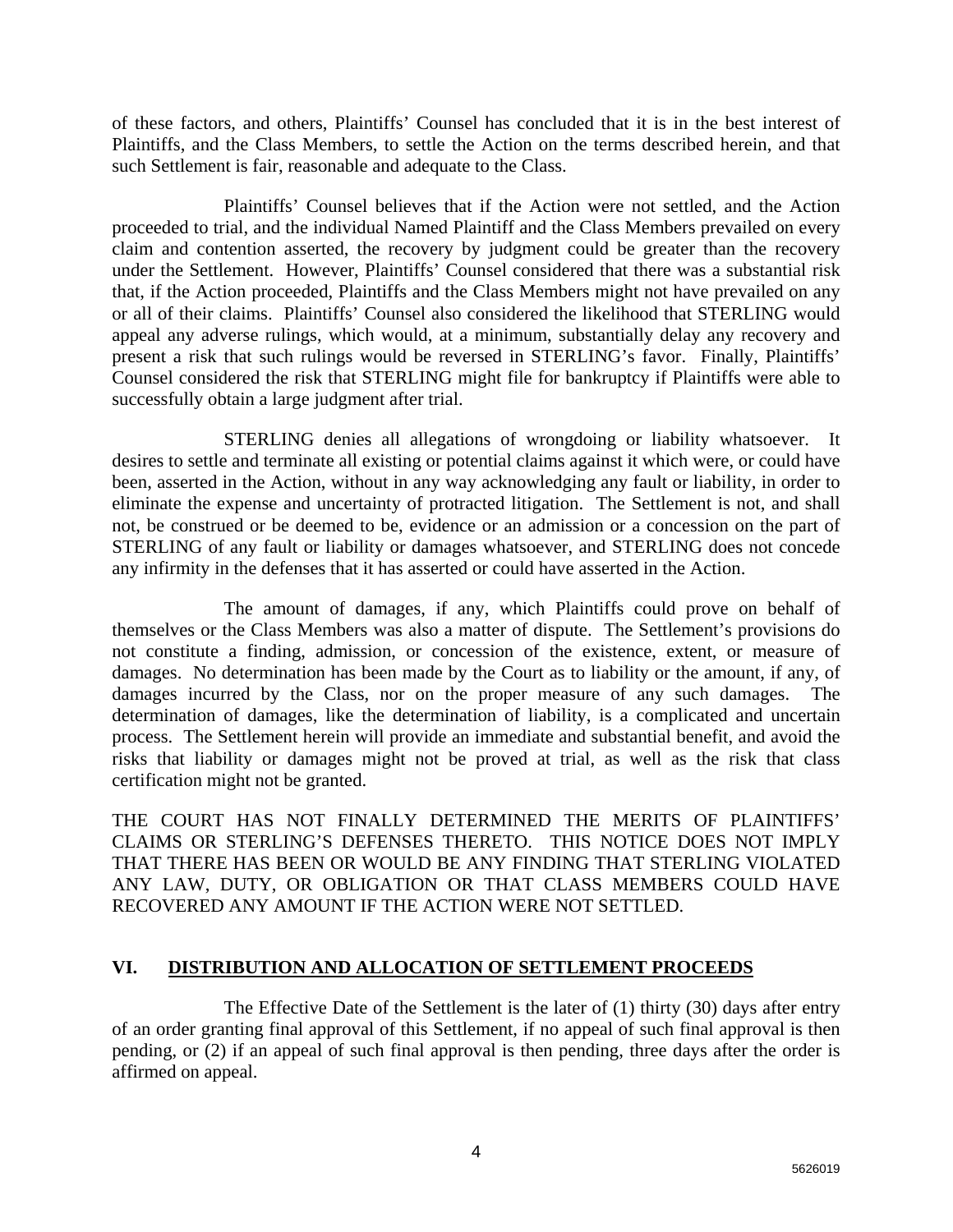The Settlement Administrator is Hamlin & Burton, 615 Crescent Executive Court, Suite 212, Lake Mary, FL 32746 (321) 972-0121. The Administrator will make the distribution of the Net Settlement Fund to Class Members no later than ten (10) days after the Effective Date.

The settlement monies to be paid to the class members equal their unpaid overtime hours (hours over 40 in a work week) as listed on their paystubs on and between January 1, 2015 and October 1, 2015 based on the difference between the pay rate of time and one half the class member's regular rate or blended rate and the amount actually paid for the overtime hours during the weeks of the period from January 1, 2015 through October 1, 2015.

### **VII. RELEASE OF CLAIMS**

Unless you exclude yourself (or "opt-out") from the Settlement, as describe below, you will be subject to the Court's judgment and will not be permitted in the future to bring any "Released Claims" against STERLING, it owners, employees, and affiliated entities, nor will you be permitted to participate as a class or collective member in any other action or lawsuit based on any of the Released Claims, regardless of whether such an action is already pending or may be filed in the future.

Upon entry of an order by the Court granting final approval of the Settlement, each Class Member (including you) who does not timely opt-out, on behalf of him/herself and his/her heirs, successors, executors, administrators, and assigns ("Releasors"), fully and finally releases and discharges the Defendants, and their respective owners, parents, subsidiaries, affiliates, predecessors, successors, members, shareholders, officers, directors, agents, current and former employees, attorneys, insurers, and assigns (collectively, "Releasees"), of and from any and all claims alleging that they were not paid full wages for their hours over forty in a work week listed on their paychecks applicable to the period on or between January 1, 2015 and October 1, 2015. Among other claims, this release specifically does not release any claim for unpaid hours worked (including unpaid hours worked during 24hour shifts). The claims released above are referred to the "Released Claims." The Statute of limitation periods applicable to the class claims brought in the Lawsuit are tolled for the period from the filing of the Lawsuit to the dismissal of the Lawsuit.

# **VIII. YOUR RIGHTS AS A CLASS MEMBER**

You have three options under this Settlement. You may: (A) remain in the Class and receive a payment under this Settlement; (B) exclude yourself from the Class and "opt-out"; or (C) object to the Settlement.

# **A. Option 1: To Receive Money under the Settlement**

If you wish to remain in the Class and receive a payment under the Settlement, you are not required to do anything. After the Court has finally approved the Settlement and there are no appeals, you will receive distributions from the Administrator, as described above. If you choose this option, you will be bound by all determinations and judgments in this Action concerning the Settlement, including the Release stated above, whether favorable or unfavorable. This means that you cannot sue, continue to sue, be a party, or be a class member or collective member in any other lawsuit against the Releasees based on the Released Claims or arising out of the issues raised in the Action.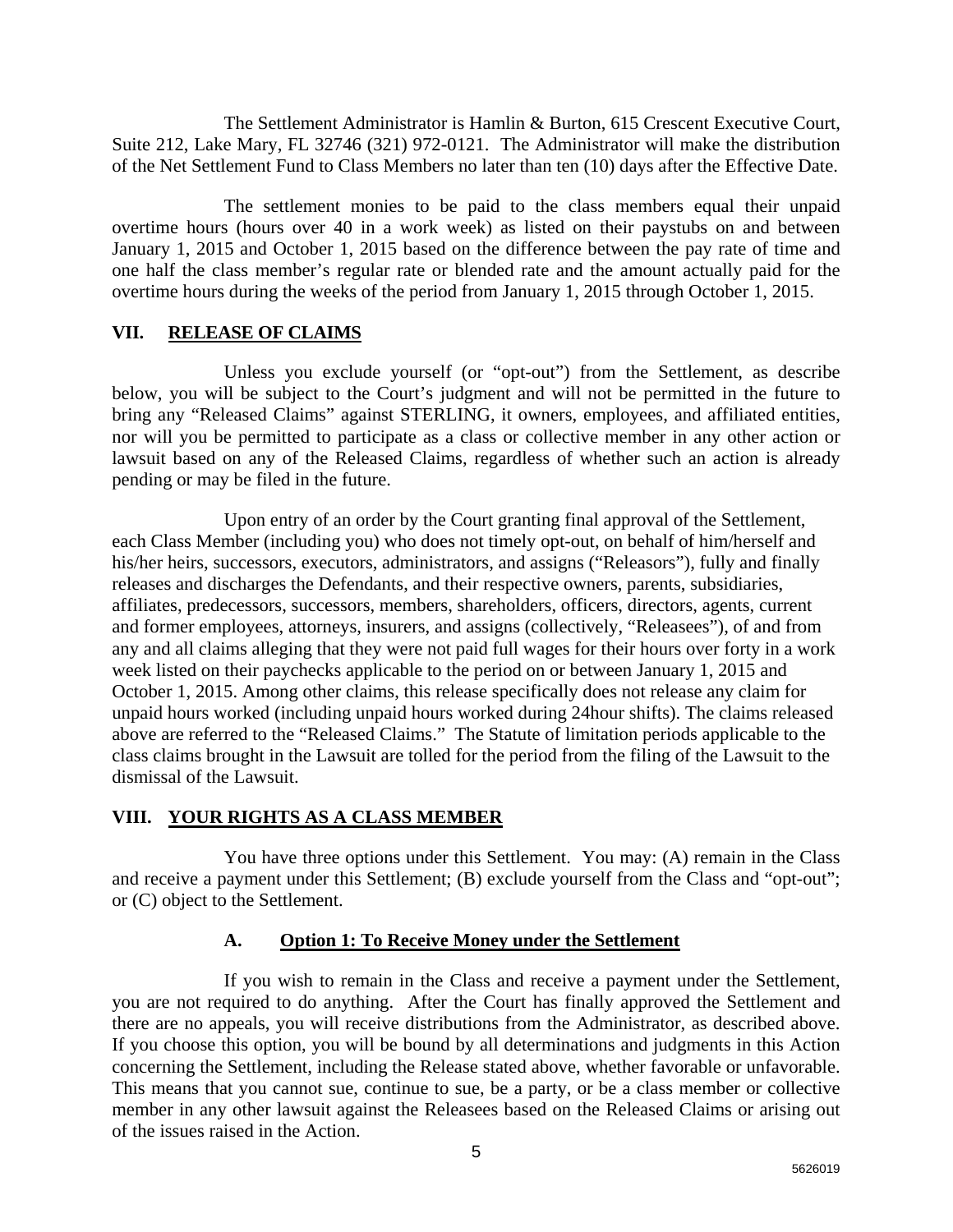### **B. Option 2: To Exclude Yourself from the Settlement**

If you do not wish to participate in the Settlement, you may exclude yourself (or "opt-out") by sending a letter to the Administrator that says (1) your name, address and telephone number and states that you wish to exclude yourself from or opt-out of the STERLING wage and hour settlement.

To be effective, the letter must be sent to the Claims Administrator by First Class Mail, postage prepaid, and must be postmarked by June 17, 2019 *[30 days after mailing*]. The Administrator address to which the letter must be mailed is: Hamlin & Burton Liability Management c/o Sterling Class 615 Crescent Executive Court, Suite 212, Lake Mary, FL 32746 If you opt out, your claims as a class member will be tolled from the filing to the dismissal of the Lawsuit.

**IF YOU ARE A CLASS MEMBER, AND YOU DO NOT PROPERLY EXCLUDE YOURSELF FROM THE CLASS, YOU WILL BE BOUND BY THE CLASS ACTION SETTLEMENT AND THE FINAL JUDGMENT OF THE COURT.** 

### **IF YOU EXCLUDE YOURSELF FROM THE CLASS, YOU WILL NOT BE BOUND BY THE SETTLEMENT, OR BY THE FINAL JUDGMENT OF THE COURT, BUT YOU WILL NOT BE ENTITLED TO ANY PAYMENT UNDER THE SETTLEMENT.**

# **C. Option 3: To Object to the Settlement**

If you do not opt-out, you may object to the Settlement. If you choose to present objections to the proposed Settlement, you must set forth your objections in a written statement and mail it to the Administrator ("Written Objection").

A Written Objection must be postmarked by June 17, 2019 *[30 days after mailing*]. The Written Objection must include: (1) the words, "I object to the STERLING wageand-hour settlement"; (2) all reasons for the objection (any reasons not included in the Written Objection will not be considered); and (3) your name, job title, address, and telephone number.

If you wish to appear at the Fairness Hearing, you must state your intention to do so in your Written Objection. You may withdraw your Written Objection at any time. You may not appear at the Fairness Hearing unless you file a timely Written Objection that complies with the procedures set out in this notice. You may not present an objection at the Fairness Hearing based on a reason not stated in your Written Objection.

An objection will not be valid or considered by the Court if it does not specifically comply with all of the requirements listed herein.

# **IX. PROHIBITION AGAINST RETALIATION**

If you are a current employee, you should know that STERLING is prohibited by law from retaliating against you for participating in this settlement. The parties agree that this is a fair settlement and recommend each Class Member to remain in the class and accept the settlement monies. STERLING emphasizes that there will be no retaliation against any Class Member for remaining in the class.